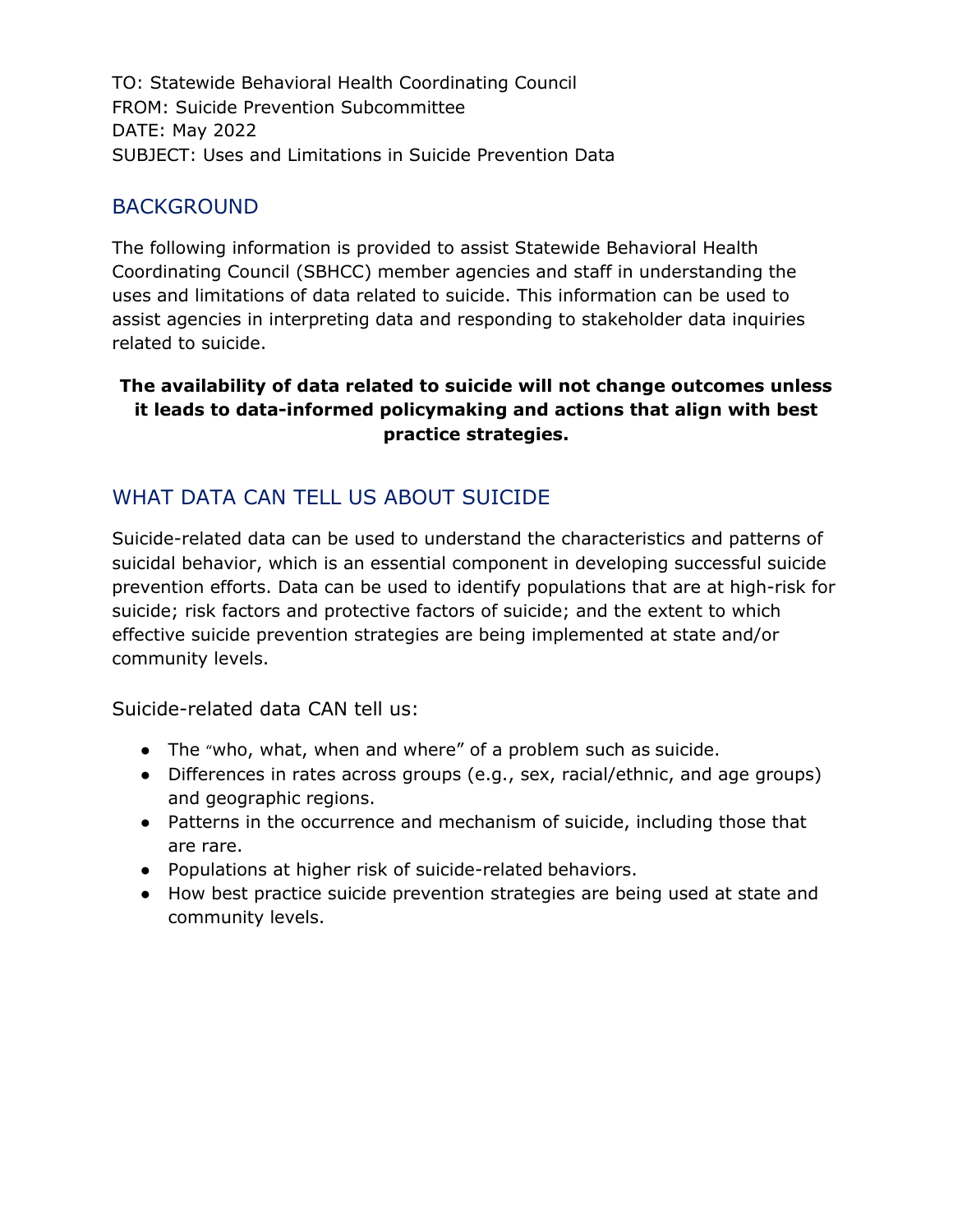Suicide-related data CAN'T tell us:

● A definitive "why" suicide occurs. Suicide, like other human behaviors, has no single determining cause. A range of factors can contribute to suicide, including biological, psychological, interpersonal, social, and environmental factors that interact with one another, often over time.

# DATA REALITIES AND LIMITATIONS

- There is no complete count nor real-time reporting of suicide death and attempt data available in the U.S. or Texas. $<sup>1</sup>$ </sup>
- The time needed to collect, collate, clean, and organize data results in a lag time in data reporting, with a minimum of nine months to two years until most datasets are finalized.<sup>2</sup>
- Data sources do not capture all suicide deaths or attempts. $3$  Death certificates are not always filed by an individual with medical training.<sup>4</sup> Suicides may be hidden among accidental deaths. Stigma associated with suicide may influence how the manner of death is classified on a death certificate in order to avoid inflicting pain on the family.
- Suicide death is a relatively rare event and numbers are often suppressed to protect individual confidentiality. Federal and state guidelines determine the degree and type of suppression.<sup>5</sup>

# SOURCES OF SUICIDE RELATED DATA IN TEXAS

HHSC used the following data sources to prepare the 2020 *Report on Suicide and Suicide Prevention in Texas*. The type of information that is collected and the frequency of when it is reported varies by data source. Each provide information that can help the state and communities better understand the prevalence, trends, and risks regarding suicide.

<sup>1</sup> Baran, Anna, et al. "The Case for Real-Time Surveillance of Suicide." *Crisis* 42.5 (2021): 321-327.

 $2$  Texas Department of State Health Services and Centers for Disease Control and Prevention

<sup>3</sup> De Leo, Diego. "Can we rely on suicide mortality data?." *Crisis* (2015).

<sup>4</sup> Quinton, Reade A. "Justices of the peace and medicolegal death investigation: a situation unique to Texas." *Academic Forensic Pathology* 4.1 (2014): 70-73.

<sup>5</sup> NCHS Staff Manual on Confidentiality, Centers for Disease Control and Prevention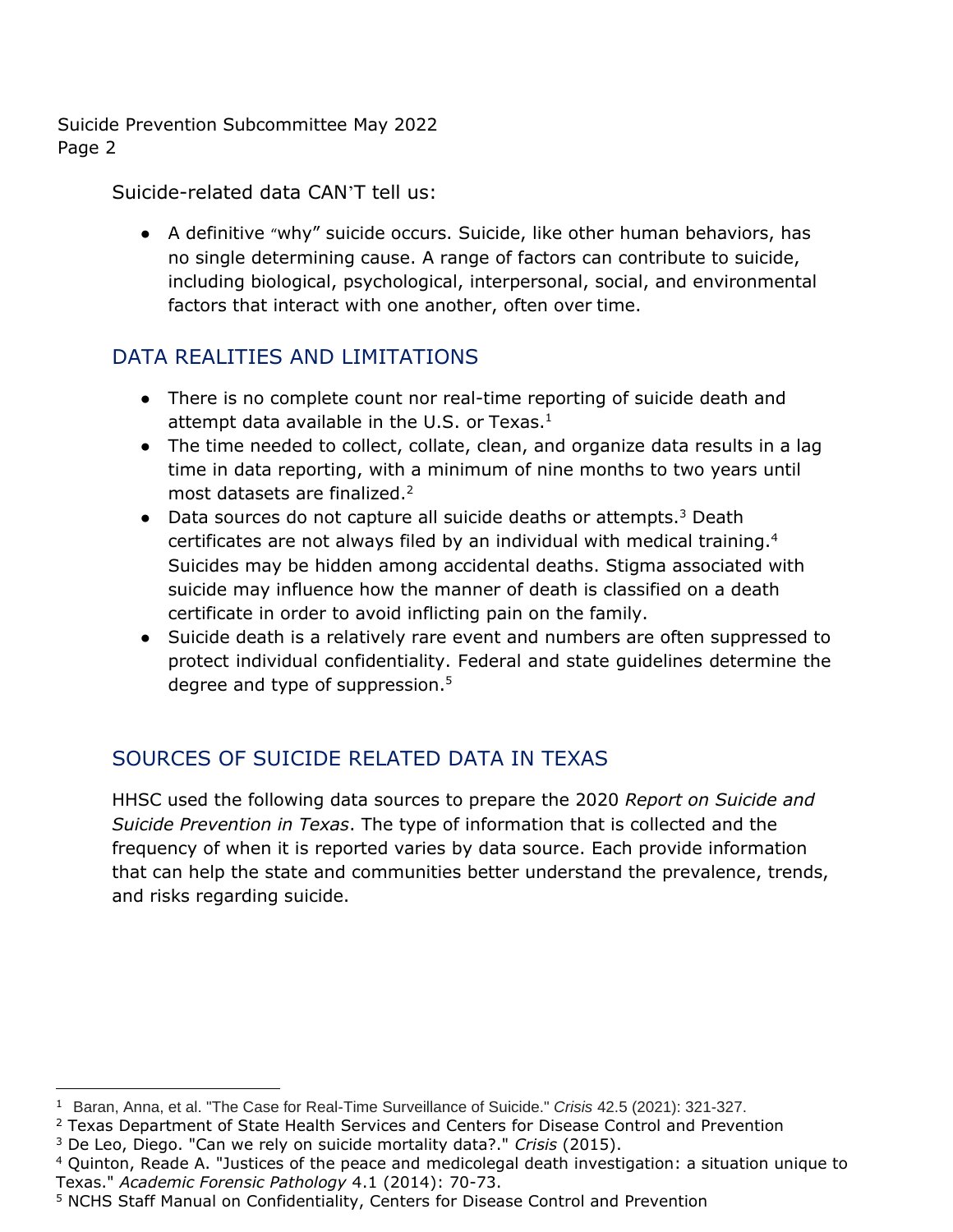| <b>Indicator</b>                       | <b>Source</b>                                                                                                                                                                                                                                                          | <b>Frequency of</b><br><b>Reporting</b>                                          |
|----------------------------------------|------------------------------------------------------------------------------------------------------------------------------------------------------------------------------------------------------------------------------------------------------------------------|----------------------------------------------------------------------------------|
| Mortality (Deaths)                     | National Center for Health Statistics, Centers<br>for Disease Control and Prevention                                                                                                                                                                                   | released<br>annually 2-year<br>lag                                               |
|                                        | Center for Health Statistics, Department<br>of State Health Services<br>Death Certificate Data                                                                                                                                                                         | released<br>annually 3-year<br>lag                                               |
|                                        | <b>US Veterans Administration</b>                                                                                                                                                                                                                                      | released<br>annually 3-year<br>lag                                               |
| Morbidity<br>(Attempts or<br>Ideation) | <b>Texas Health Care Information Collection</b><br>(THCIC), Department of State Health<br>Services. Emergency department visits for<br>suicide attempt<br>Hospital discharges reported in Texas,<br>specifically looking at hospitalizations due to<br>suicide attempt | released<br>quarterly<br>9-month lag                                             |
|                                        | Texas Poison Control Network, Department<br>of State Health Services<br>Calls to the poison control network for<br>suspected suicide                                                                                                                                   | released in real<br>time                                                         |
|                                        | Behavior Risk Factor Surveillance System<br>Data, Center for Health Statistics, Department<br>of State Health Services                                                                                                                                                 | released<br>annually 9-<br>month lag from<br>the end of the<br>vear              |
|                                        | Youth Risk Behavior Survey Data, Center for<br>Health Statistics, Department of State Health<br><b>Services</b>                                                                                                                                                        | released every<br>two years<br>5-month lag<br>from the end of<br>data collection |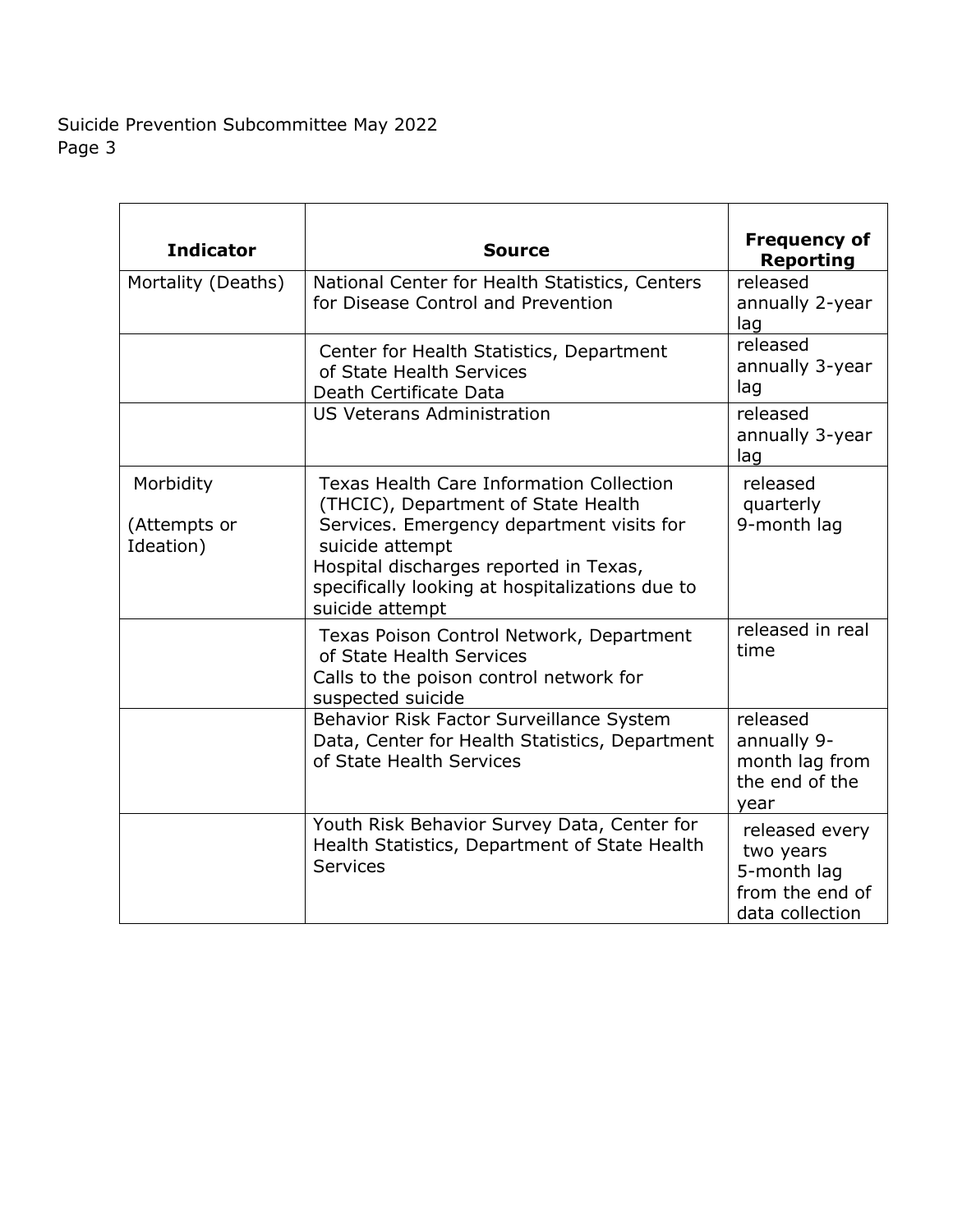### DEFINITIONS

| Suicidal Ideation                  | Seriously considering suicide <sup>6</sup>                                                                                                                                                                                                                    |
|------------------------------------|---------------------------------------------------------------------------------------------------------------------------------------------------------------------------------------------------------------------------------------------------------------|
| Suicide Attempt                    | Action taken by a person with the intent that the<br>action will result in his or her death <sup>6</sup>                                                                                                                                                      |
| Suicide Morbidity                  | Condition of being ill, diseased, or unhealthy. In<br>the case of suicide, it is suicide attempts or<br>ideation. $7$                                                                                                                                         |
| Suicide Mortality (Death)<br>Rates | Calculated by dividing the number of deaths by the<br>population and multiplying by 100,000. At least 10<br>suicide deaths in a population are needed to<br>produce suicide death rate. Depending on<br>population size, this can be unreliable. <sup>7</sup> |
| Data Suppression                   | Various methods or restrictions that are applied to<br>numbers and rates to protect the confidentiality of<br>decedents and to reduce the number of rates with<br>unacceptable levels of statistical reliability. <sup>7</sup>                                |

<sup>&</sup>lt;sup>6</sup> Terms as defined for surveillance purposes on the YRBS and BRFSS.

<sup>&</sup>lt;sup>7</sup> The Center for Disease Control and Prevention